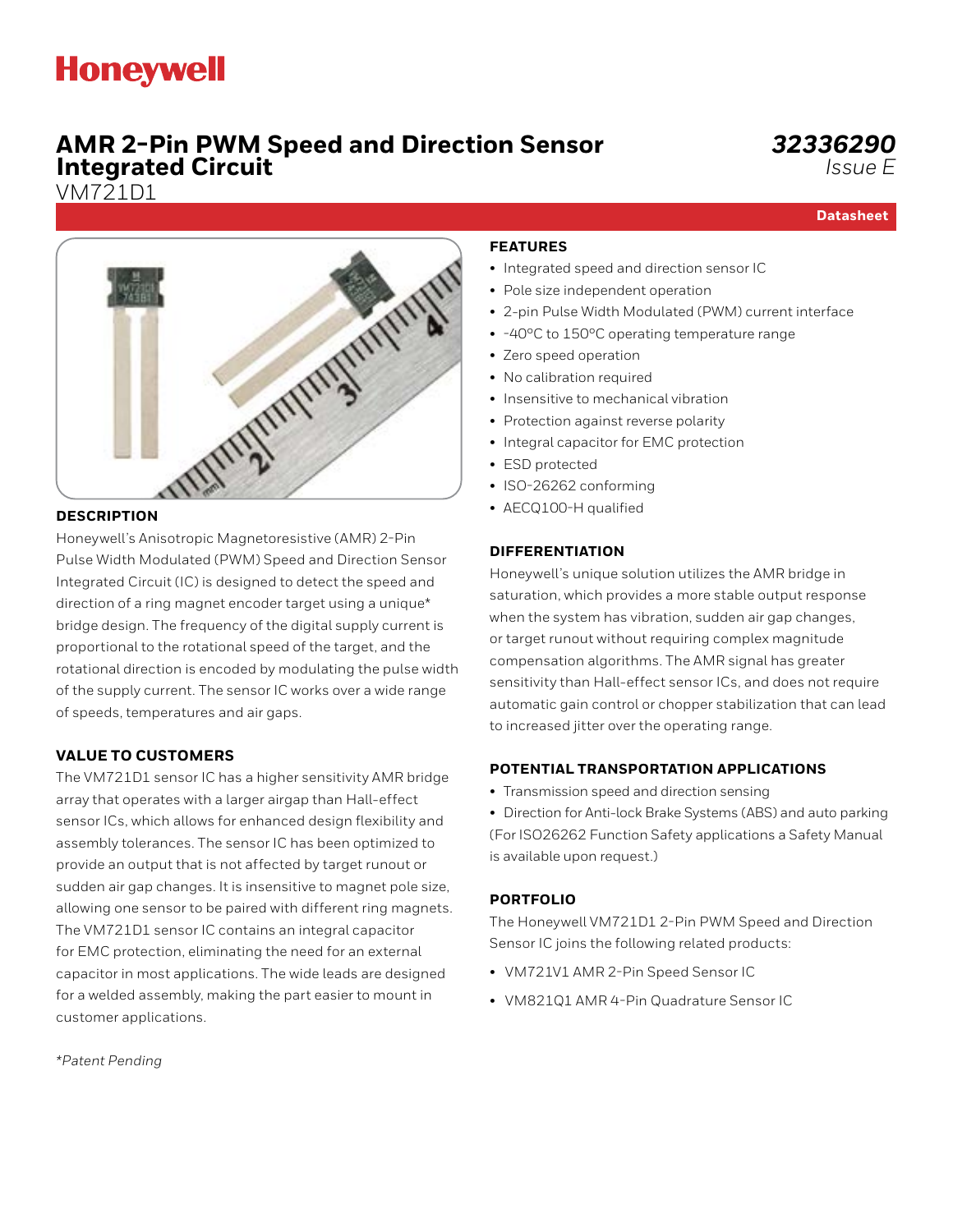

# **AMR 2-Pin PWM Speed and Direction Sensor IC** VM721D1

#### Table 1. Operating Characteristics (Over entire supply voltage range at -40°C ≤ T<sub>A</sub> ≤ 150°C, unless otherwise specified)

#### **Figure 5. Transfer Characteristics**

| <b>Characteristic</b>  | Symbol          | <b>Condition</b>                       | Min. | Typ. | Max. | Unit    |
|------------------------|-----------------|----------------------------------------|------|------|------|---------|
| Supply voltage         | $V_{S}$         | $-40^{\circ}$ C to $110^{\circ}$ C     | 4.0  |      | 24   | $\vee$  |
|                        |                 | $150^{\circ}$ C                        | 4.0  |      | 9.0  |         |
| Supply current:        |                 |                                        |      |      |      |         |
| high                   | $I_{\text{Sh}}$ | digital high state                     | 12   | 14   | 16   | mA      |
| low                    | $I_{\rm SL}$    | digital low state                      | 5.9  | 6.95 | 8.0  |         |
| Current ratio          | -               |                                        | 1.9  |      |      |         |
| Pulse length:          | $t_{\rm on}$    |                                        |      |      |      |         |
| forward                | $t_{fwd}$       | $\hspace{0.1mm}-\hspace{0.1mm}$        | 38   | 45   | 52   |         |
| reverse                | $t_{rev}$       | $\hspace{0.1mm}-\hspace{0.1mm}$        | 76   | 90   | 104  | $\mu$ s |
| Output switching time: |                 |                                        |      |      |      |         |
| rise time              | $t_{r}$         | metering resistor, no bypass capacitor |      | —    | 8    | $\mu$ s |
| fall time              | t               | metering resistor, no bypass capacitor |      |      | 8    |         |
| Switching frequency:   |                 |                                        |      |      |      |         |
| forward                | $f_{fwd}$       | limited by length of forward pulse     |      |      | 14   |         |
| reverse                | $f_{rev}$       | limited by length of reverse pulse     |      |      | 8    | kHz     |

#### **Table 2. Output Configuration**

| <b>Characteristic</b>     | Condition                                         | Configuration                                  |
|---------------------------|---------------------------------------------------|------------------------------------------------|
| Number of pulses per pole | $\hspace{0.1mm}-\hspace{0.1mm}$                   |                                                |
| Forward definition        | rotation from pin 2 to pin 1 as shown in Figure 5 | ring magnet rotating from pin 2 to pin 1 (CCW) |

#### Table 3. Application Requirements (At 4.0 V  $\leq$  V<sub>S</sub>  $\leq$  24 V, -40°C  $\leq$  T<sub>A</sub>  $\leq$  150°C)



| <b>Characteristic</b>                                                 | Symbol | <b>Condition</b>                            | Min. | Typ.       | Max.                     | Unit  |
|-----------------------------------------------------------------------|--------|---------------------------------------------|------|------------|--------------------------|-------|
| Magnetic flux                                                         | B      | $D_{\text{max}}$ , max. air gap, max. temp. | ±30  |            | $\overline{\phantom{0}}$ | Gauss |
| Magnetic flux with valid<br>direction indication.<br>increased jitter | B      | $D_{\text{max}}$ , max. air gap, max. temp. | ±10  |            | $-$                      | Gauss |
| Metering resistor                                                     |        | -                                           | 10   | 100 to 300 | $\overline{\phantom{0}}$ | 0hm.  |

#### **Table 4. Absolute Maximum Ratings**

| <b>Characteristic</b> | Symbol                   | <b>Condition</b>  | Min.            | Typ.                     | Max.      | Unit                         |
|-----------------------|--------------------------|-------------------|-----------------|--------------------------|-----------|------------------------------|
| Operating temperature | T,                       | _                 | $-40$ [ $-40$ ] | $\overline{\phantom{0}}$ | 150 [302] | $^{\circ}$ C [ $^{\circ}$ F] |
| Junction temperature  | Τ,                       |                   | $-40$ [ $-40$ ] | $\overline{\phantom{0}}$ | 165 [329] | $^{\circ}$ C [ $^{\circ}$ F] |
| Storage temperature   | $T_S$                    | -                 | $-40$ [ $-40$ ] | ÷.                       | 150 [302] | $^{\circ}$ C [ $^{\circ}$ F] |
| Thermal resistance    | $R_{\theta$ JA           |                   |                 |                          |           | $\rm ^{\circ}$ C/W           |
| Supply voltage        | $V_{S}$                  | _                 | $-26.5$         |                          | 26.5      | $\vee$                       |
| Soldering temperature | $\overline{\phantom{m}}$ | 3 s max.          |                 |                          | 260 [500] | $^{\circ}$ C [ $^{\circ}$ F] |
| ESD (HBM)             | $V_{ESD}$                | JEDEC JS-002-2014 |                 |                          | ±6        | kV                           |

#### **Figure 2. Block Diagram**







## **NOTICE**

Absolute maximum ratings are the extreme limits the device will momentarily withstand without damage to the device. Electrical and mechanical characteristics are not guaranteed if the rated voltage and/or currents are exceeded, nor will the device necessarily operate at absolute maximum ratings.



## **NOTICE**

Large, stray magnetic fields in the vicinity of the sensor may adversely affect sensor performance.